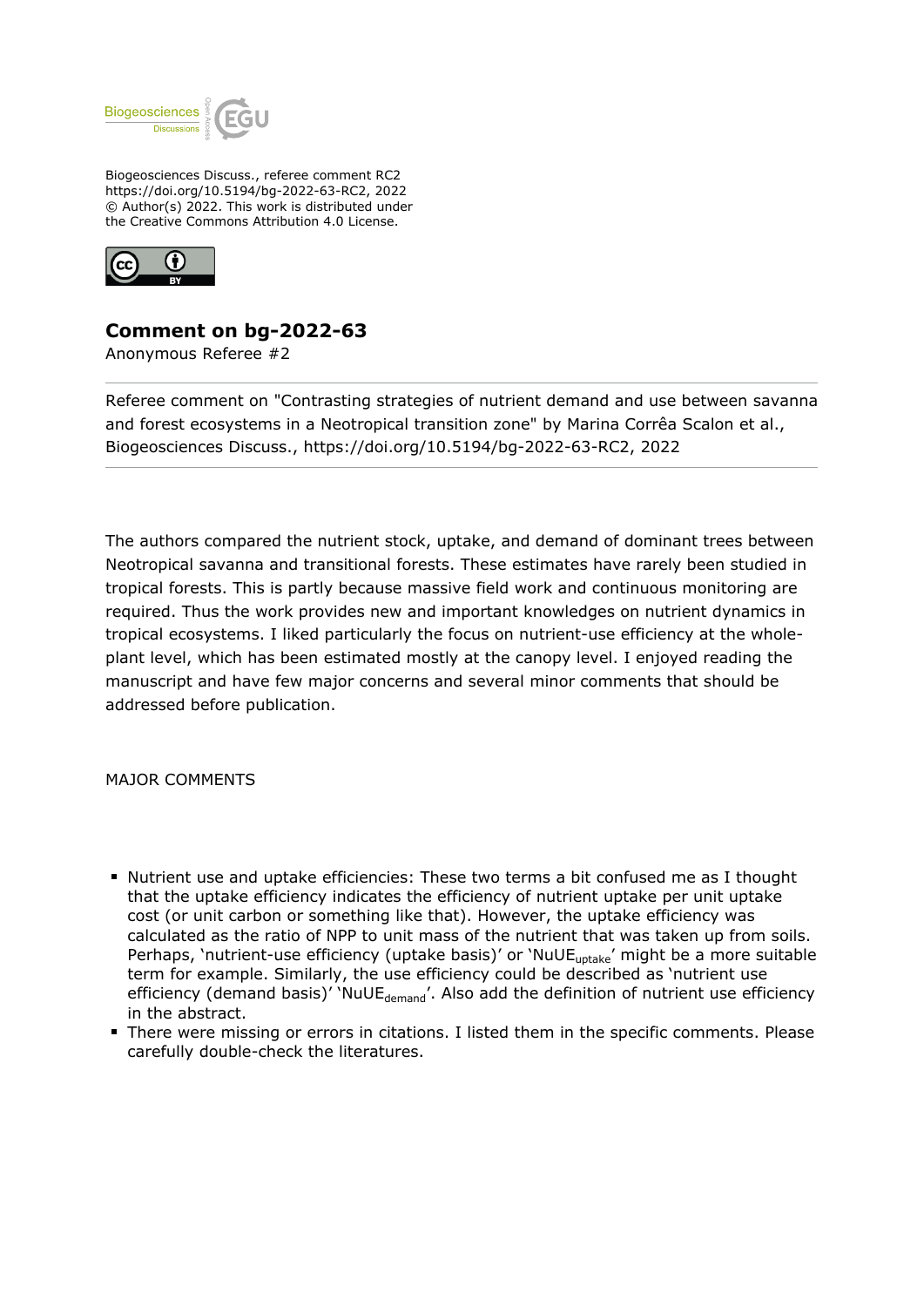## SPECIFIC COMMENTS

## ABSTRACT:

L 15 I recommend the authors delete 'for the first time'. There is a study that simulated vegetation-level nutrient-use efficiencies and flux by coupling NPP with stoichiometry.

Wang, Y., Ciais, P., Goll, D., Huang, Y., Luo, Y., Wang, Y.-P., … Zechmeister- Boltenstern, S. (2018). GOLUM-CNP v1.0: A data-driven modeling of carbon, nitrogen and phosphorus cycles in major terrestrial biomes. Geoscientific Model Development, 11, 3903–3928. https://doi. org/10.5194/gmd-11-3903-2018

L 24-26 I recommend the authors rewrite or delete this statement. I did not get how the authors evaluated the efficiencies of fine root and wood production. Did the authors calculate nutrient use efficiency in the production of fine roots or wood?

L 27 how did the authors know the P and K limitation in the forests? I need the evidence that the forests are considered under P and K limitation. For example, P- or K-resorption efficiency was higher than global average, etc.

L 28 I am not sure if this is a trade-off or not. I think that trees can increase N uptake and N-use efficiency simultaneously.

L 29-30 I thought that this simply means that Ca and Mg were little resorbed before leaf fall.

L 30 'species composition' came out of nowhere. It would be good to clarify why species composition can be the major factor.

INTRODUCTION: the introduction was well edited.

L 73-76 it would be good to add references to these sentences.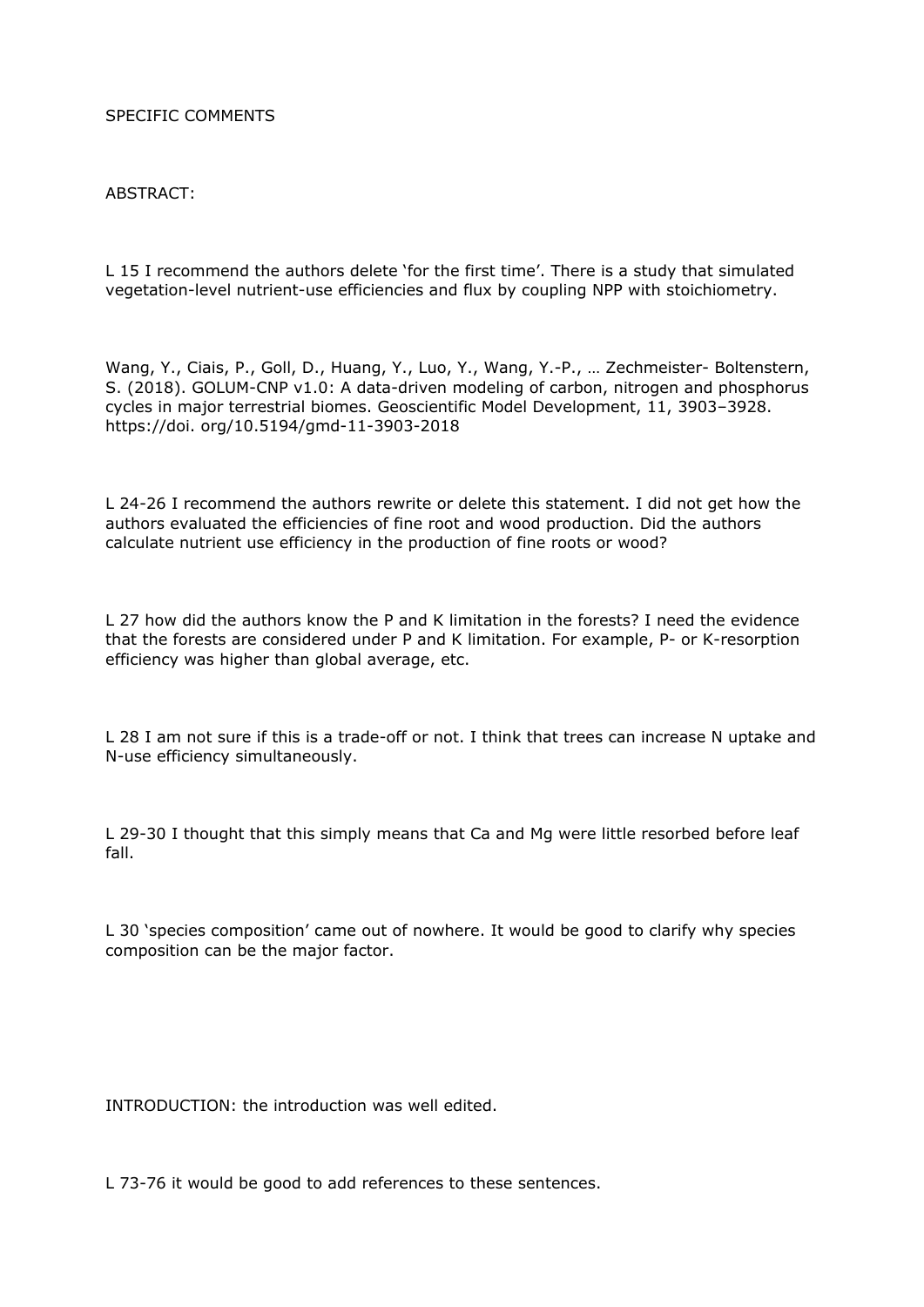METHOD:

L 143-144 As much as I remember, MLCF in Vergutz et al. 2012 is the ratio of green-leaf mass to senescent leaf mass but not Ca. Please double-check.

L 144-145 I would recommend the authors provide the equation to calculate communityweighted manes.

L 149-150 Add brief explanations for the NPP measurement. I was wondering if the NPP was estimated by litterfall monitoring and tree census.

L 157-158 As I mentioned in the major concerns, the nutrient uptake efficiency might be a bit misleading.

L 162 I think this sentence includes typos

RESULTS:

L 240-242 Please make where this statement came clear. Maybe, Tsujii et al. 2020?

Tsujii Y, Aiba S-I, Kitayama K. Phosphorus allocation to and resorption from leaves regulate the residence time of phosphorus in above-ground forest biomass on Mount Kinabalu, Borneo. Funct Ecol. 2020;34: 1702–1712. https://doi.org/10.1111/1365-2435.13574

L 242-245 Which results support this statement?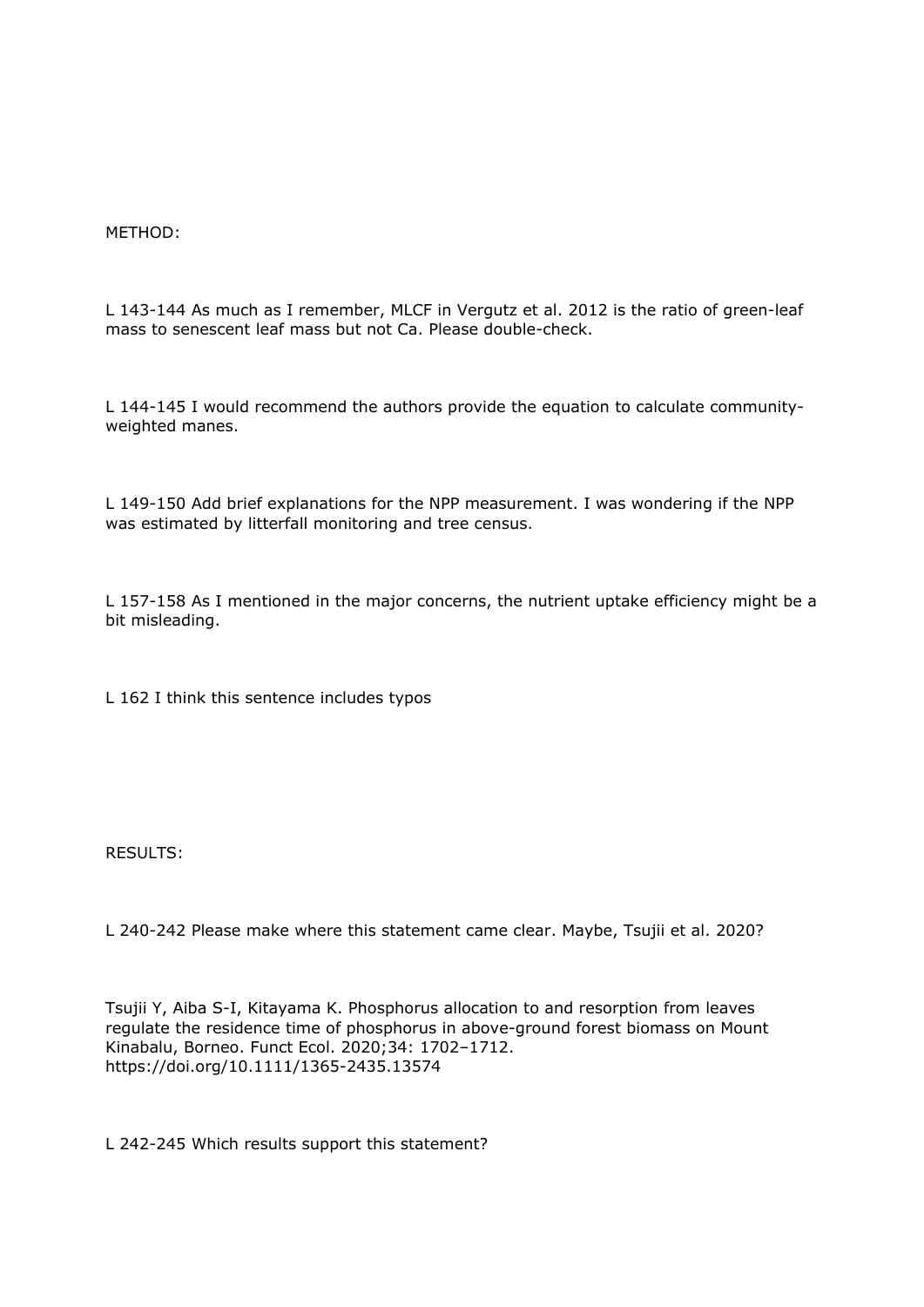L 245-246 Aoyagi & Kitayama (2016) is a good reference for this statement but not for the following statement (L 247-248).

L 248 Aoyagi & Kitayama (2016) might not focus on P residence time. Please double check this reference.

L 250 P content in wood may be also affected by reproductive status, such as masting.

For example,

Ichie, T., & Nakagawa, M. (2013). Dynamics of mineral nutrient storage for mast reproduction in the tropical emergent tree Dryobalanops aromatica. Ecological Research, 28(2), 151–158. Retrieved from https://doi.org/10.1007/s11284-011-0836-1

L 278-281 Physiologically, Ca can be little resorbed from senescing leaves.

L 284-258 Please carefully check the citations. As much as I remember, Aoyagi & Kitayama (2016) did not estimate P residence time. Tsujii et al. (2020) estimated P residence time in above-ground forest biomass (canopy + wood). Gleason et al. estimated P residence time in canopy, but also estimated P-use efficiency at the above-ground biomass level (i.e. including canopy and wood). In addition to these papers, Paoli et al. (2005) estimated P residence time in canopy.

Paoli, G. D., Curran, L. M., & Zak, D. R. (2005). Phosphorus efficiency of Bornean rain forest productivity: Evidence against the unimodal efficiency hypothesis. Ecology, 86(6), 1548–1561. Retrieved from https://doi.org/10.1890/04-1126

L 285-286 The following papers analysed nutrient concentrations and estimated nutrient stocks in wood and/or fine roots for tropical trees.

- Hughes, R. F., Kauffman, J. B., & Jaramillo, V. J. (1999). Biomass, Carbon, and Nutrient Dynamics of Secondary Forests in a Humid Tropical Region of Mexico. Ecology, 80(6), 1892. Retrieved from https://doi.org/10.2307/176667
- Imai, N., Kitayama, K., & Titin, J. (2010). Distribution of phosphorus in an above-tobelow-ground profile in a Bornean tropical rain forest. Journal of Tropical Ecology, 26(06), 627–636. Retrieved from https://doi.org/10.1017/S0266467410000350
- Johnson, C. M., Vieira, I. C. ., Zarin, D. J., Frizano, J., & Johnson, A. H. (2001). Carbon